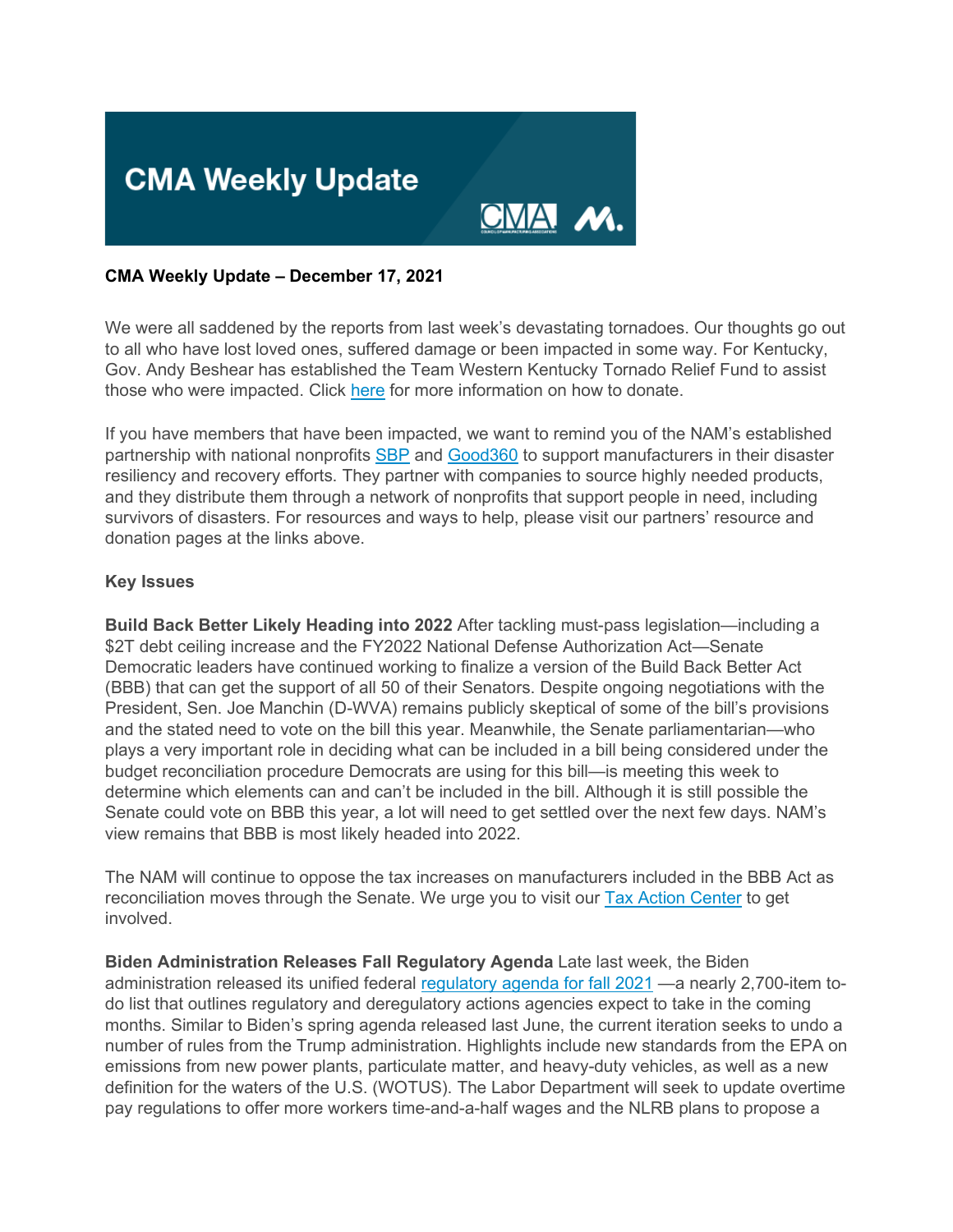new definition for its "joint employer" standard. The U.S. Fish and Wildlife Service has the longest list of items on the agenda (over 200); the Internal Revenue Service is second, with more than 150 rules on its list.

**USTR Seeks Input on Global State of IP Rights Protection and Enforcement** The Office of the U.S. Trade Representative released an [open call for submissions](https://click.email.nam.org/?qs=34979db3a4b3a13bb386f1fe78565b2253c31c486b63c5071d794e772c6d83b9760f45d7d71d0de3b8cf2868a83df0cb04a52faadbdc59b5) on key challenges facing U.S. stakeholders related to global intellectual property protection. The comment submission deadline is Monday, January 31, 2022. In lieu of a public hearing, USTR plans to provide written questions to submitters in late February/early March, ahead of the likely release of a final report (known as the Special 301 report) in late April. The NAM plans to file a formal submission for this process.

Contact [Ryan Ong,](mailto:rong@nam.org?subject=) NAM's Director of International Business Policy, for more information.

**White House Leverages Contractors to Address Climate Change** Last week, President Biden signed an Executive Order on Catalyzing Clean Energy Industries and Jobs Through Federal [Sustainability,](https://click.email.nam.org/?qs=34979db3a4b3a13b4a6ec32390ebfe7a74084956b3d07aa8e8a2cf77f84ff25762d6ef41b022aef0588bc1228a444c753681fe333430ee63) the latest in a series of actions by the Biden administration to tackle climate change. According to a White House [fact sheet,](https://click.email.nam.org/?qs=34979db3a4b3a13bb117e6b972ca7b83d92f8c55c4b2c902ef1fdc46c32e42a13246e5aa4f4c2b7e09b17b33a0fbb5308f88408d0b2bf6c4) the EO aims to "reduce emissions across federal operations, invest in American clean energy industries and manufacturing, and create clean, healthy, and resilient communities." Specifically, the EO directs the federal government to use its procurement power to achieve a carbon pollution-free electricity sector by 2035; net-zero emissions economy-wide by no later than 2050; net-zero emissions from the federal building portfolio by 2045; 100% zero-emission vehicle acquisitions by 2035; and, the establishment of the Buy Clean Task Force. The Buy Clean Task Force will be tasked with providing recommendations for expanding consideration of embodied emissions and pollutants of construction materials in Federal procurement and federally funded projects. The executive order also instructs federal agencies to incorporate environmental justice considerations into their sustainability and climate adaptation plans.

## **CMA Member Highlights**

- Robb MacKie, CMA Chair and President and CEO of **American Bakers Association** appeals to the new FDA director to improve the agency's transparency and modernize their processes to keep pace with the sector's innovation. Read the full op-ed [here.](https://click.email.nam.org/?qs=34979db3a4b3a13b32f03193560d57b92cab04547c7e6a73651daf54bccb4ad3a3d639fe229518194717a7cbfb8d6c1953abf0ad5a9ff071)
- Today is the last day for submissions to the **Institute of Scrap Recycling Industries'**  annual video and poster contest for grades K-12 featuring recycling-related themes. With a goal to better educate students on the value of recycling, ISRI urges all of its members to get involved by encouraging youth to participate. Read more about the program [here.](https://click.email.nam.org/?qs=34979db3a4b3a13b30ad5cbd121a37387e1a20f4ea60aed0bd8a99af7d3e0d0a84cab93b01b5d3d24b0eaedb9af7d2886f84aaffc6dd7c55)

*The NAM provides this weekly update with key content for our association partners. This is also a platform to highlight work of our CMA partners. [Shoot us a note](mailto:sthompson@nam.org?subject=) on any initiatives or messages that your organization has launched that we can share with others.*

## **Coming up**

January 12-14: **[CMA Winter Leadership Conference](https://click.email.nam.org/?qs=34979db3a4b3a13b785de51526da3e3c9ab665a1506137463331a56508cb210d27c7dab93fe33c57ede6814a90fed735c20c1ce9ae9e8512)** (Four Seasons, Baltimore, MD) Be a part of the conversation at the CMA Winter Leadership Conference. Join nearly 200 manufacturing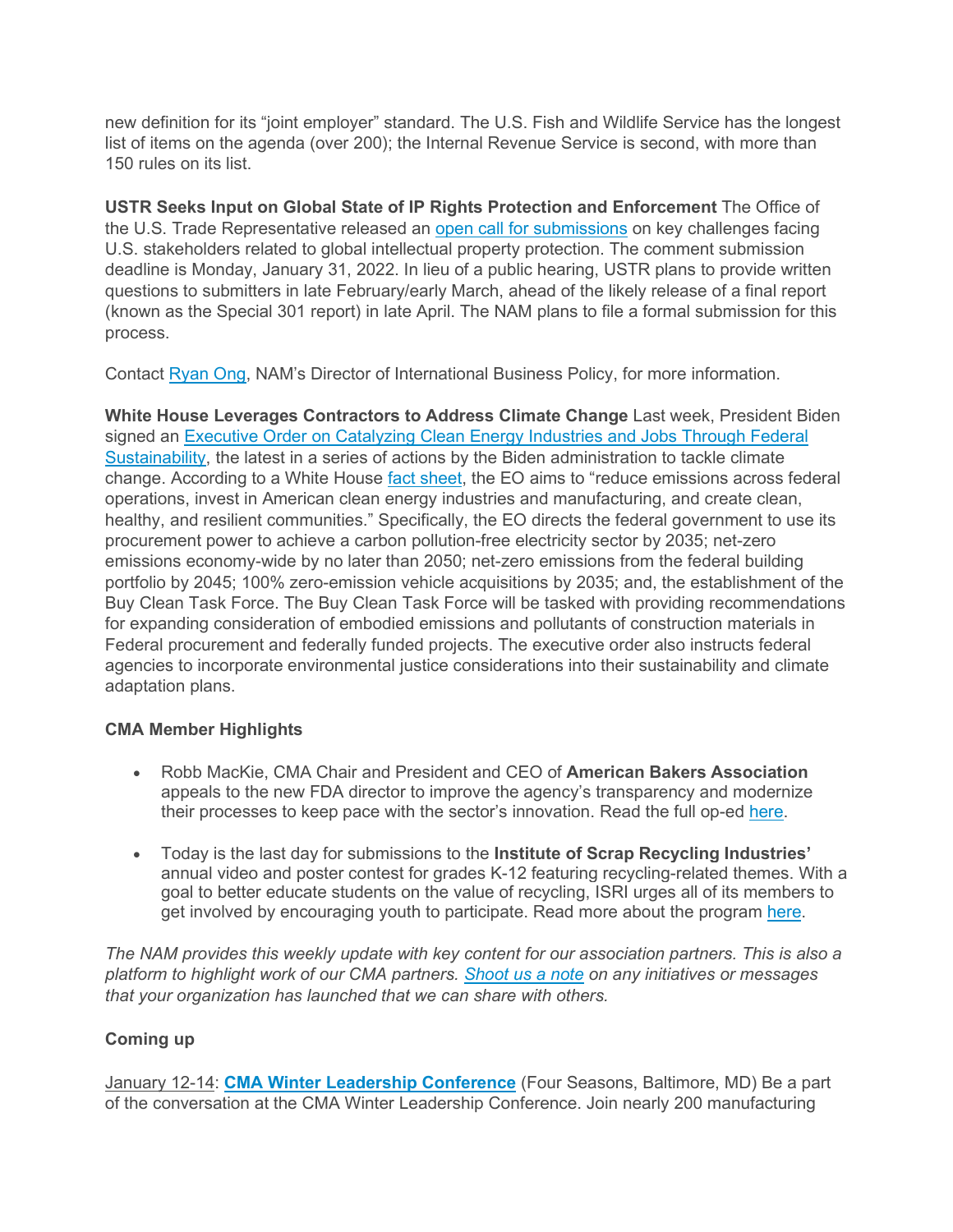trade association executives as we discuss disruptive trends and technologies impacting the manufacturing industry.

January 25: **[Cybersecurity Webinar: Building Stronger Connections Between Tech,](https://click.email.nam.org/?qs=34979db3a4b3a13bf3a7e4cf336dbe9aac6c440572aad604728359641b63da3e17731f8596b67024ed81e8cae6db99664464fd46a6e94ef8)  [Business, and the Boardroom](https://click.email.nam.org/?qs=34979db3a4b3a13bf3a7e4cf336dbe9aac6c440572aad604728359641b63da3e17731f8596b67024ed81e8cae6db99664464fd46a6e94ef8)** (2:00 p.m. – 3:00 p.m. eastern) Cybersecurity is the ultimate team sport - yet gaps exist between the CISO, the C-suite and boards, and between security and business. Left unattended, these gaps weaken a company's defenses against today's attackers and tomorrow's exploiters of the business's digital ambitions. In this session, discover practices that have worked to foster better connections between business and security. Join a discussion of strategies for business-savvy cyber execs to help stakeholders gain cyber fluency and move towards building trust in the organization and supporting business growth.

February 24: **[Leading Edge Cyber Security Executive Forum](https://click.email.nam.org/?qs=34979db3a4b3a13b113afae9d70f6c102fa6b6847f1c100d73fc3bf85879f1a5904a892d4e80f5c293922c14f4a4a4408d8a9b1f1a30daaf)** (Houston Space Center, Houston, TX) We are excited to announce that we will be hosting the Leading Edge Cybersecurity Forum in-person once again after a hiatus. Join fellow COOs, CISOs, CIOs, CTOs and other cybersecurity technology, compliance, and operations leaders from manufacturing organizations for an energetic day of learning and sharing.

### **Leadership Reads (and Listens)**

A weekly round-up of leadership, operations and productivity articles, podcasts, and microlearning opportunities.

- [The Conscious of a CEO: The New Moral Imperative](https://click.email.nam.org/?qs=34979db3a4b3a13b1a60f94ef3a367d5ed3dee485b77455c855120b0f29b6b7887e344fc2d793ea5ed0cd82546ce4035b33143fffbe31064) *Forbes* (5-minute read)
- [Making a Big Pivot While Staying True to Your Mission](https://click.email.nam.org/?qs=34979db3a4b3a13bafb4e20ed7b91e438fd38bb5ba1de7dcce66ddd7d070ff713c80834c7fa25ea824e7556f2123181714b13de2115ce669) *HBR* (Deep Dive)
- [What Makes a Work Life Well-Lived](https://click.email.nam.org/?qs=34979db3a4b3a13b8567978654d25d0d29338805efcb3d4d13e68c72926bfb6bd0090259cba5f311781f90533fef5e686e70051a220bae36) *The Workplace Wellbeing Podcast* (30-min listen)

### **NAM Updates**

This week the NAM announced an "evolution" of our management team that will expand our capabilities, leadership opportunities and promote innovation. We are meeting our challenges by creating opportunities and recognizing the capabilities of our partnerships to deliver more solutions at scale for manufacturers. As part of this new staff structure, we have create the NAM's new "Association Partnerships Division" to better serve our Council of Manufacturing Association (CMA) and state and local partner associations. You can read more about the changes [here.](https://click.email.nam.org/?qs=34979db3a4b3a13b7c0eb416e9b6ebdcc7e861052d7f627dad053300fec77b4f3aa0d358dabd27fa7a6bad91587b5ad63ddfb265f10f10b0)

## **Also Trending…**

Cases of the COVID-19 Omicron variant are on the rise and as with Delta, [organizations are](https://click.email.nam.org/?qs=34979db3a4b3a13be6ef721dded0d11248739ea612344cb35147ed485d80b12d4e1b8354afcfb9161bb19bbe7ca85206142eb4caf9c4072b)  [considering](https://click.email.nam.org/?qs=34979db3a4b3a13be6ef721dded0d11248739ea612344cb35147ed485d80b12d4e1b8354afcfb9161bb19bbe7ca85206142eb4caf9c4072b) if and how this new variant will affect our operations. We recently asked you about changes in your plans as it relates to the new variant and your vaccine policy. None of our associations stated they are requiring a booster at this time. Here is a snapshot of current plans according to the survey:

- **No, we will not require a vaccine booster – 40%**
- **We are recommending, but not requiring all employees to get a vaccine booster - 37%**